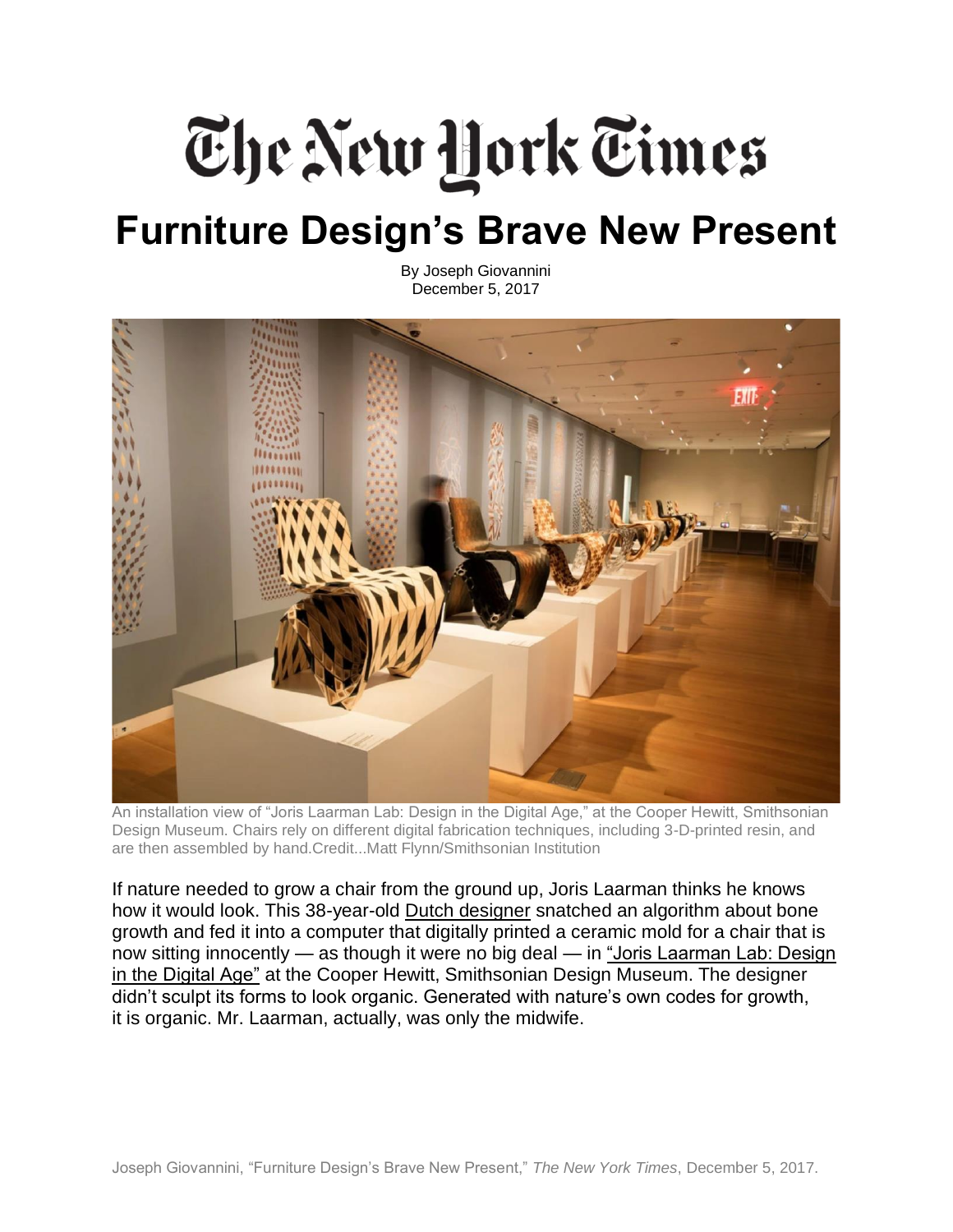

The Aluminum Bone Chair, 2006.Credit...Joris Laarman Lab

But the cast-aluminum Bone Chair is a big deal. Remember when [Dolly the sheep](http://www.nytimes.com/2013/10/14/booming/the-clone-named-dolly.html) was cloned in Scotland back in 1996?

With a seat and backrest supported by what looks like antlers morphing into chewing gum, the chair is the Dolly of furniture design: a breakthrough generated by new technology, in this case the marriage of biological algorithms and smart software. Skeletal, almost pigeon-toed in its awkwardness, it looks unassuming, but in 2006 its introduction was a design achievement.

Such technological breakthroughs have occurred before: In the 1940s, Charles and Ray Eames's experiments in molded plywood made possible their "potato chip" chair (the DCM), which defined midcentury Modernism and endures today as a classic.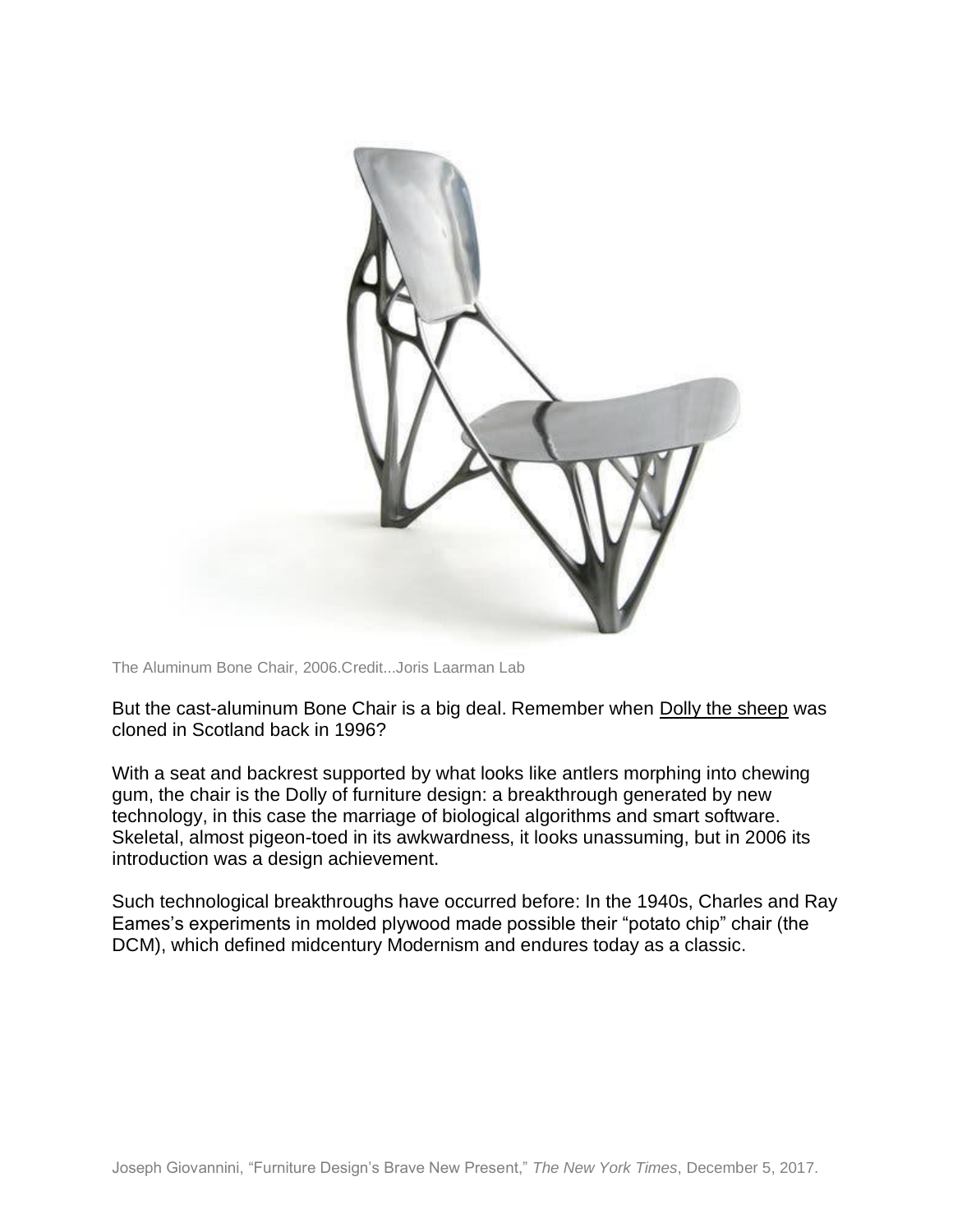

Joris Laarman Lab's Bone Chair is molded from marble and porcelain mixed with resin, and composed using an algorithm that mimics the structure of bird bones.Credit...Matt Flynn/Smithsonian Institution

What distinguishes Mr. Laarman and his curious, provocative chairs and tables from the Eameses and other Modernists is that he is operating in the paradigm shift from industrial to digital design, from the mass production of standardized parts and objects to their mass individuation. Computers armed with smart software can manufacture unique pieces instead of churning them out by the thousands. The computer has made individuality and complexity feasible.

The aluminum chair is part of Mr. Laarman's series of Bone Furniture, which includes a long table and an inviting chaise longue, all with branching legs strengthened where support is needed. Another series was based on a completely different technological premise: A robot assembled three Rococo tables out of tiny cubes, called voxels, that add up to curving shapes, like the dots in a Chuck Close painting but in three dimensions. In a third series, Makerchairs, Mr. Laarman riffed on that Danish icon of fluidity, the famous polyurethane Panton chair, and staged a lineup of a dozen knockoffs built from parts stamped out in different patterns, like a 3-D puzzle. Pick a pattern on the internet and it will be flat-packed and sent to your home for do-it-yourself assembly.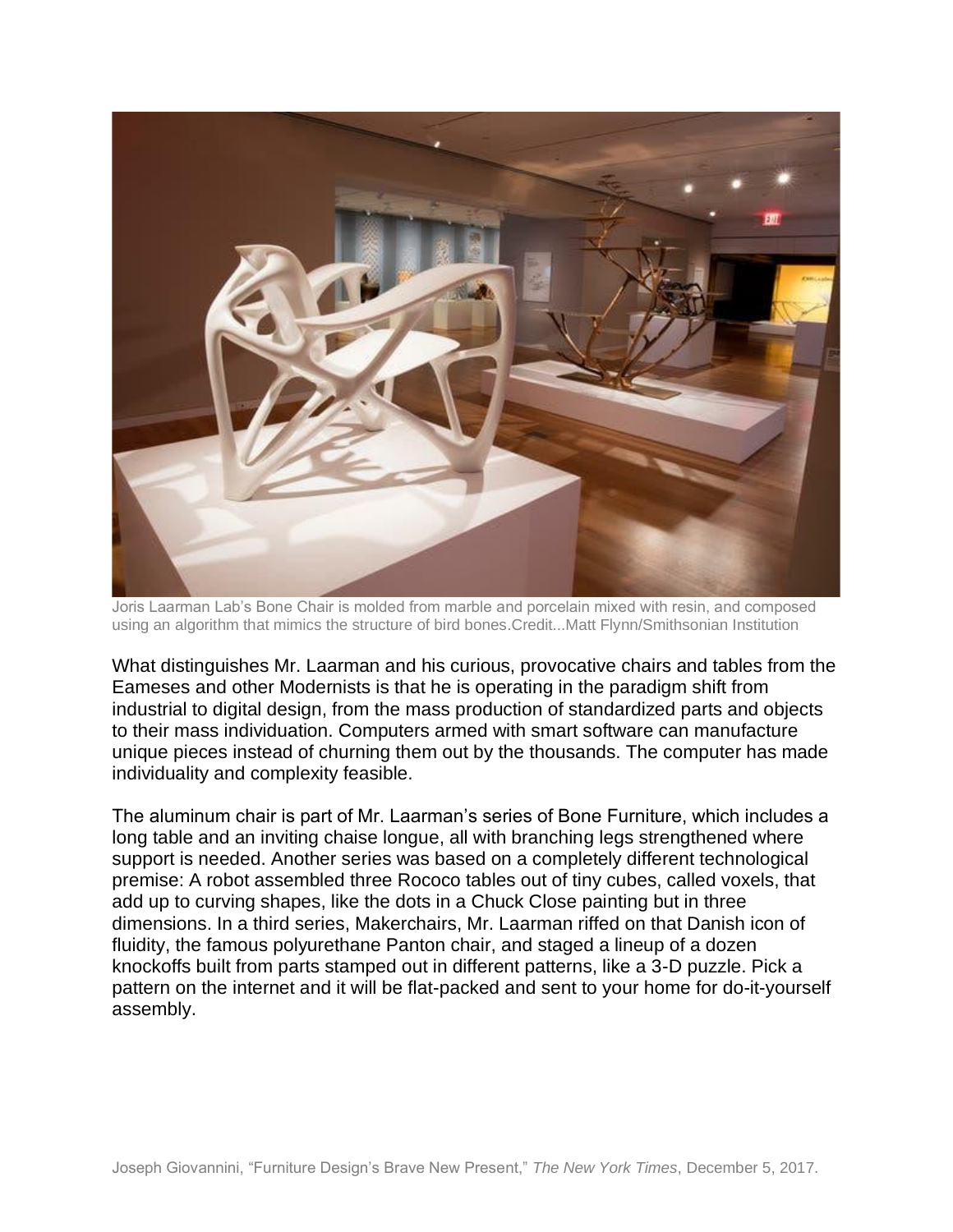

Bone Rocker by Joris Laarman Lab.Credit...Matt Flynn/Smithsonian Institution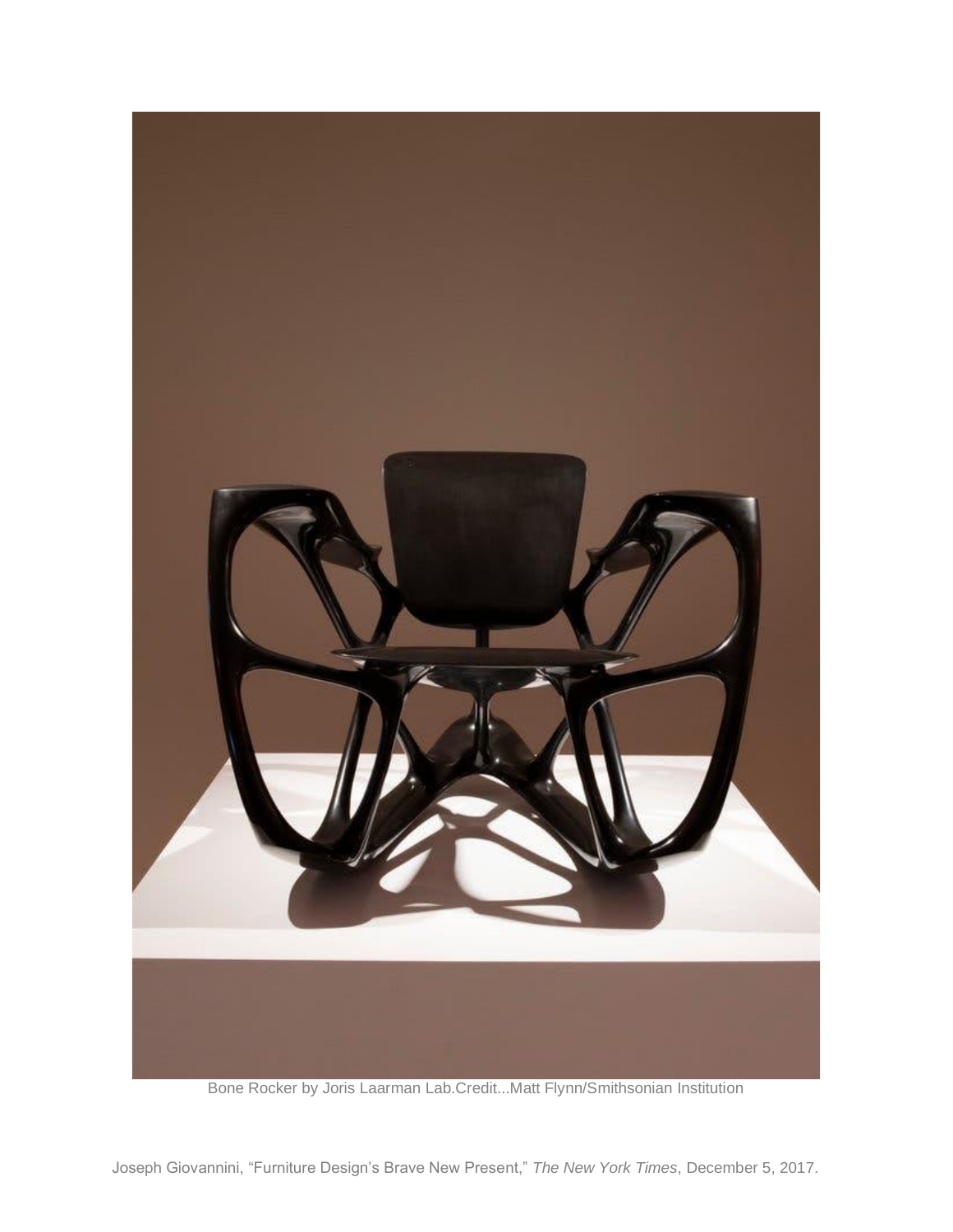

The Maze Makerchair, constructed from CNC-milled walnut and maple that is then hand-finished. The milling machine is controlled by a computer program that follows a digital blueprint.Credit...Matt Flynn/Smithsonian Institution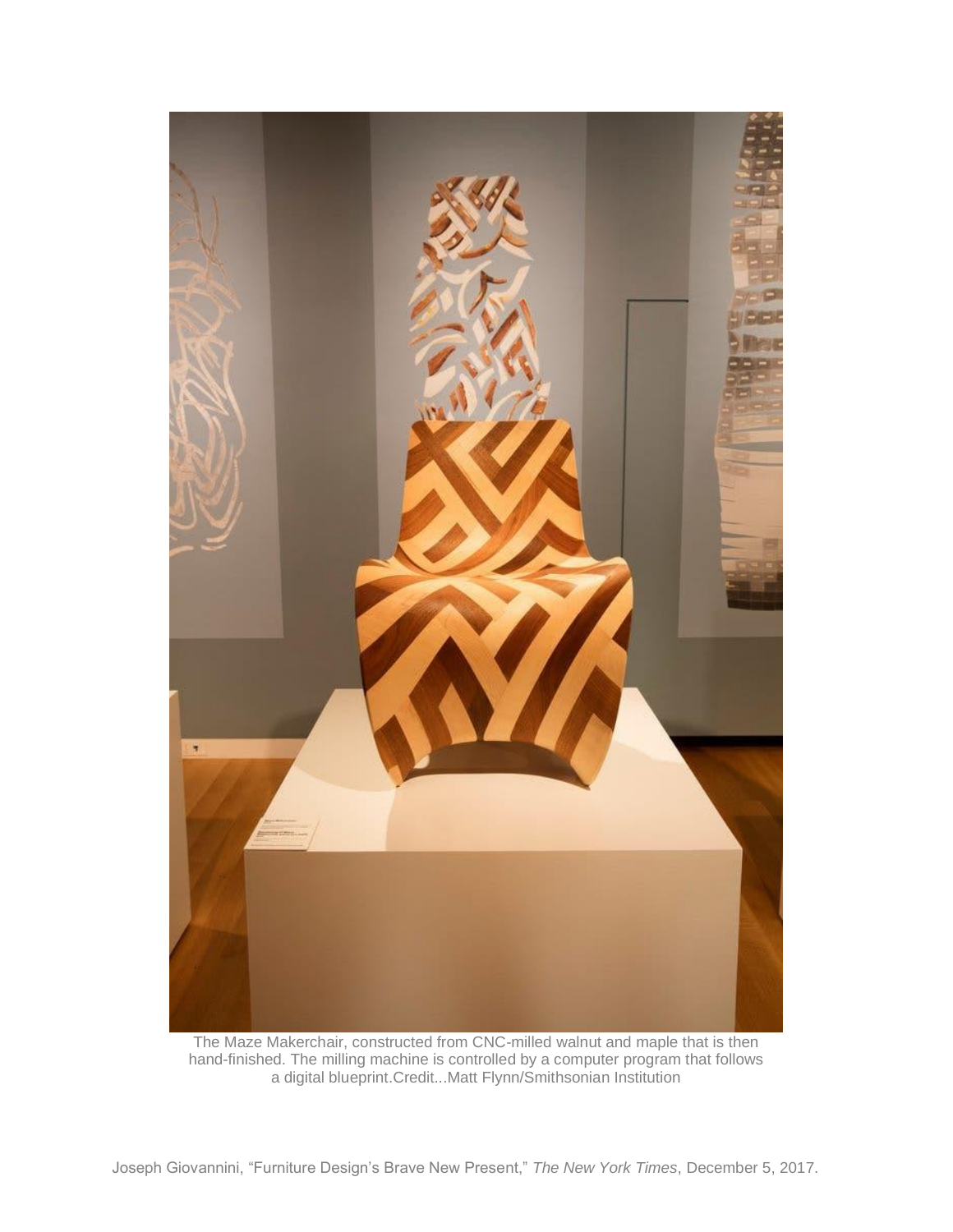Surprisingly, for a show brimming with fresh and intriguing pieces, furniture is not the main point. Like Philip Johnson and Alfred Barr's famous ["Machine Art"](https://www.moma.org/calendar/exhibitions/1784) show of 1934 at MoMA, Mr. Laarman's exhibition highlights the machine. Today, the machine is the computer, endowed by software with transformative technology Mr. Laarman has pushed to extremes. Andrea Lipps, an organizer of the show, explains that the Joris Laarman Lab took digital printing "out of the box" by attaching a nozzle to walking robots. Resin ejected from the nozzle prints up an object in layers. The robots move about freely on a production floor and can produce large-scale objects anywhere, even outdoors.

Mr. Laarman's lab started working with robots in 2010 and spun off an associated robotics company, MX3D. His long-armed droid used a fast-curing resin that resists gravity, which allowed the robot to print doubly curved lines in midair, as though drawing lines freehand in space. MX3D's acrobatic handiwork can be seen downstairs at the foot of the dark, oak-paneled staircase in the Carnegie Mansion, where a large, sweeping piece, called Dragon Bench, serves as a teaser for the show. The pillowy, wire-frame structure turns in space like a dragon — created to appear like a topological diagram of continuous curves from a math book. The grace and beauty of the piece masks the advanced technology that enabled it.



A rendering of the MX3D Bridge in the workshop. The bridge is being executed by robotic 3-D printers and will be completed in 2018. It will span an old canal in Amsterdam, connecting the technology of the future with the city's past.Credit...Joris Laarman Lab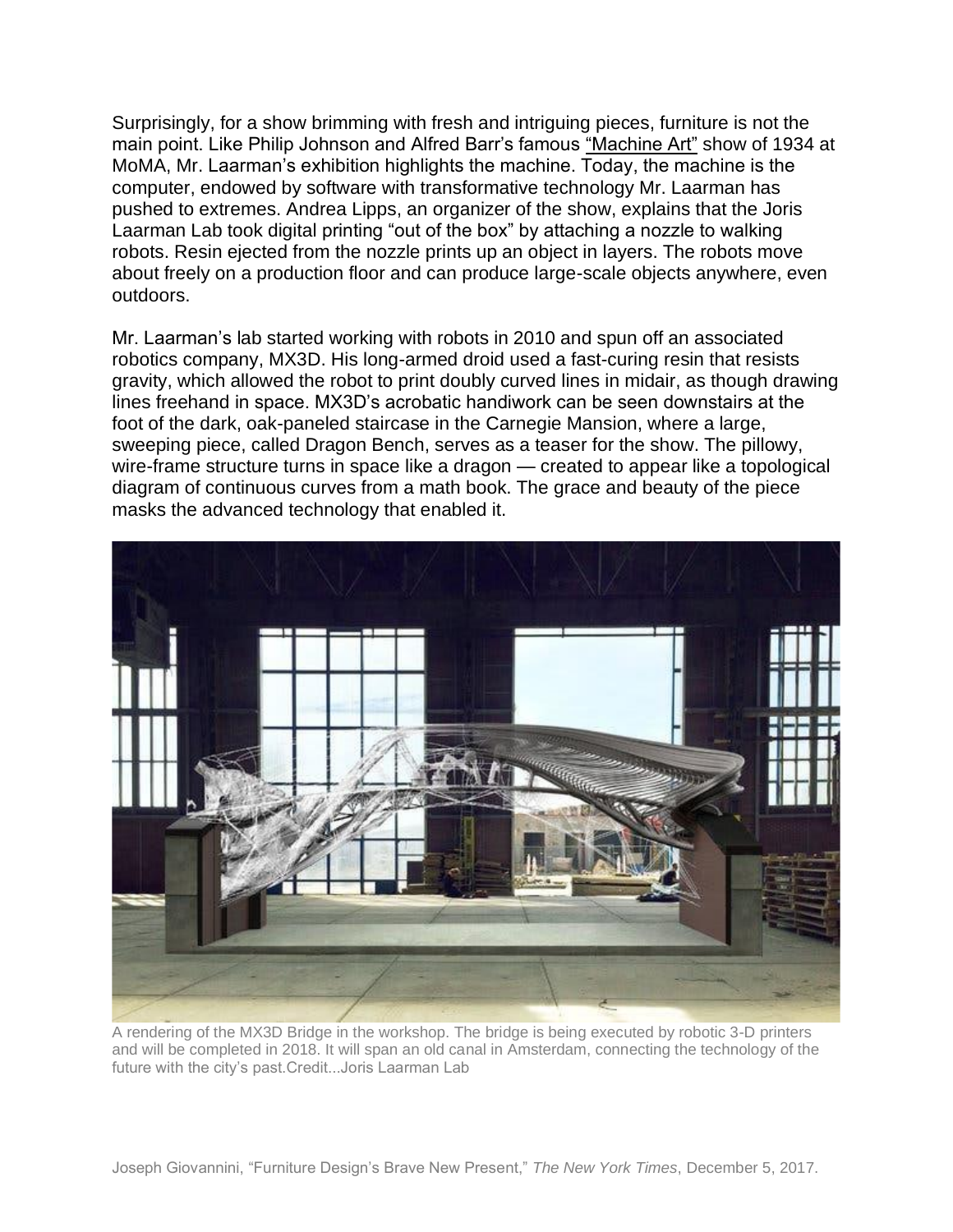Designers have predicted that houses one day, perhaps soon, will be digitally printed on-site. In fact, the MX3D robot, having recently graduated from resin to molten metal, is already printing a pedestrian bridge for a canal in Amsterdam, which is projected for completion in 2018. The robotic printer is laying up the welded stainless steel surfaces of the bridge, with the support of an integrated branching truss, in a factory. Had the old, historical embankments been a sturdier construction site, the robot could have welded the bridge over the canal as visualized in the show.

The curving, fluid forms of the bridge suggest a tentative new aesthetic resulting from the marriage of the walking robot to the digital printer. But Mr. Laarman has mainly applied the new technology to reinterpret classics like the Eames chair, vintage Louissomething tables and contemporary pieces like the luxurious Marc Newson chaise longue. Recycling the classics dodges the enticing issue of how extreme technology could generate extreme design. Mr. Laarman's work might eventually lead to a vision if he develops a language from the technology he is courting, but the bridge is the only glimmer of an attempt.

"Joris Laarman Lab: Design in the Digital Age" is not just a show for nerds or design groupies. It is, in its high-tech way, a crafts show. Ironically, the nimble nozzle of the MX3D robot represents a return to the hand and its ability to create detailed, unique objects with worked surfaces. You marvel at the lacy handiwork of the Dragon Bench in the same way you appreciate the Carnegie Mansion's paneled staircase: Each is crafted.



Gradient Screen, 2017, an experimental sculptural work, produced by MX3D and designed by Joris Laarman. The screen was created for the exhibition from the same algorithm used to make the MX3D Bridge. Credit...Matt Flynn/Smithsonian Institution